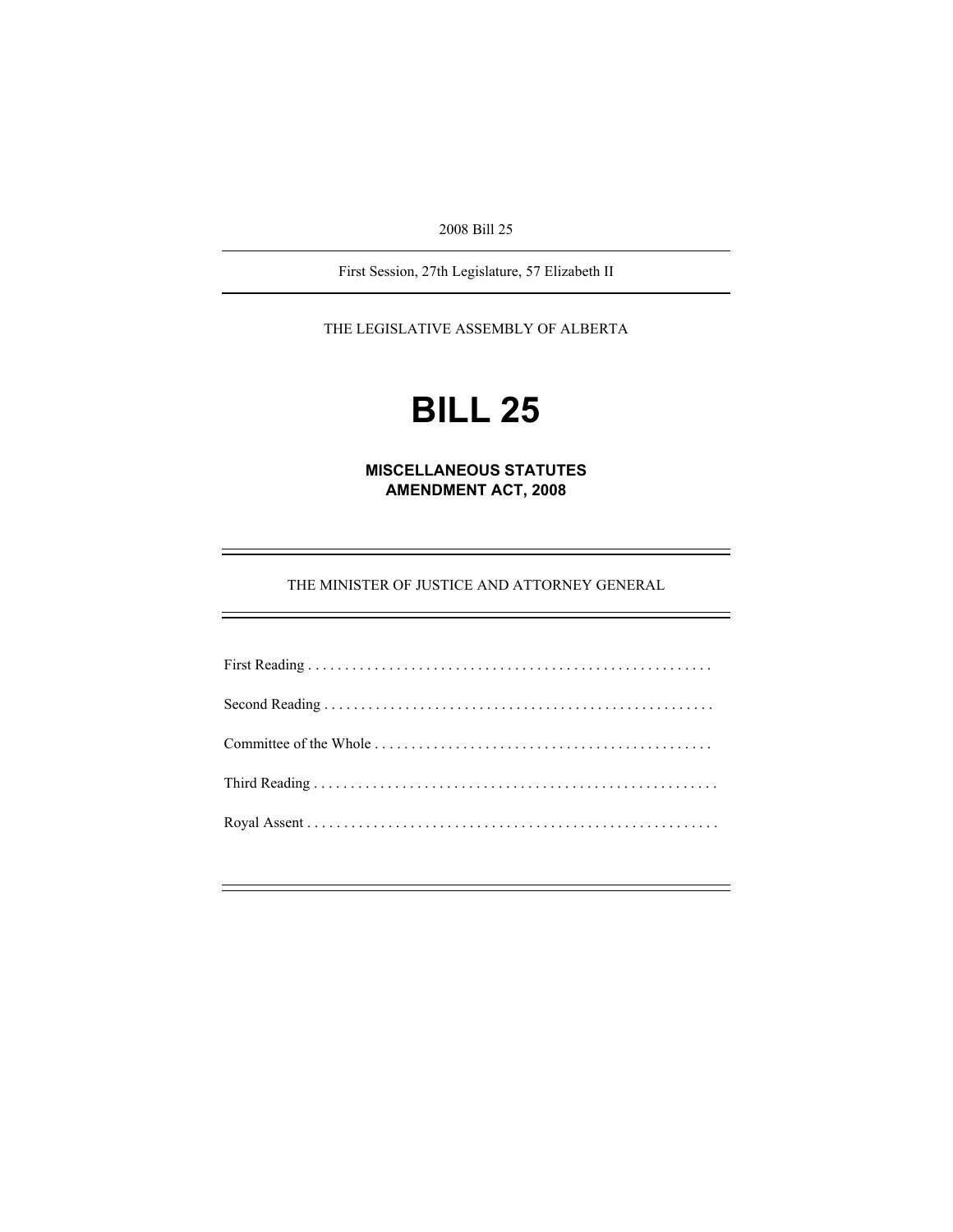*Bill 25* 

## **BILL 25**

2008

### **MISCELLANEOUS STATUTES AMENDMENT ACT, 2008**

*(Assented to , 2008)* 

HER MAJESTY, by and with the advice and consent of the Legislative Assembly of Alberta, enacts as follows:

#### **Persons with Developmental Disabilities Community Governance Act**

**Amends RSA 2000 cP-8** 

**1 The** *Persons with Developmental Disabilities Community Governance Act* **is amended by repealing section 25 and substituting the following:**

**Expiry** 

**25** This Act expires on December 31, 2010 unless it is continued for a further period by an order of the Lieutenant Governor in Council.

#### **Police Act**

**Amends RSA 2000 cP-17** 

**2(1) The** *Police Act* **is amended by this Act.** 

**(2) Section 18(b) is amended by adding** "of a single judge" **after**  "with the leave".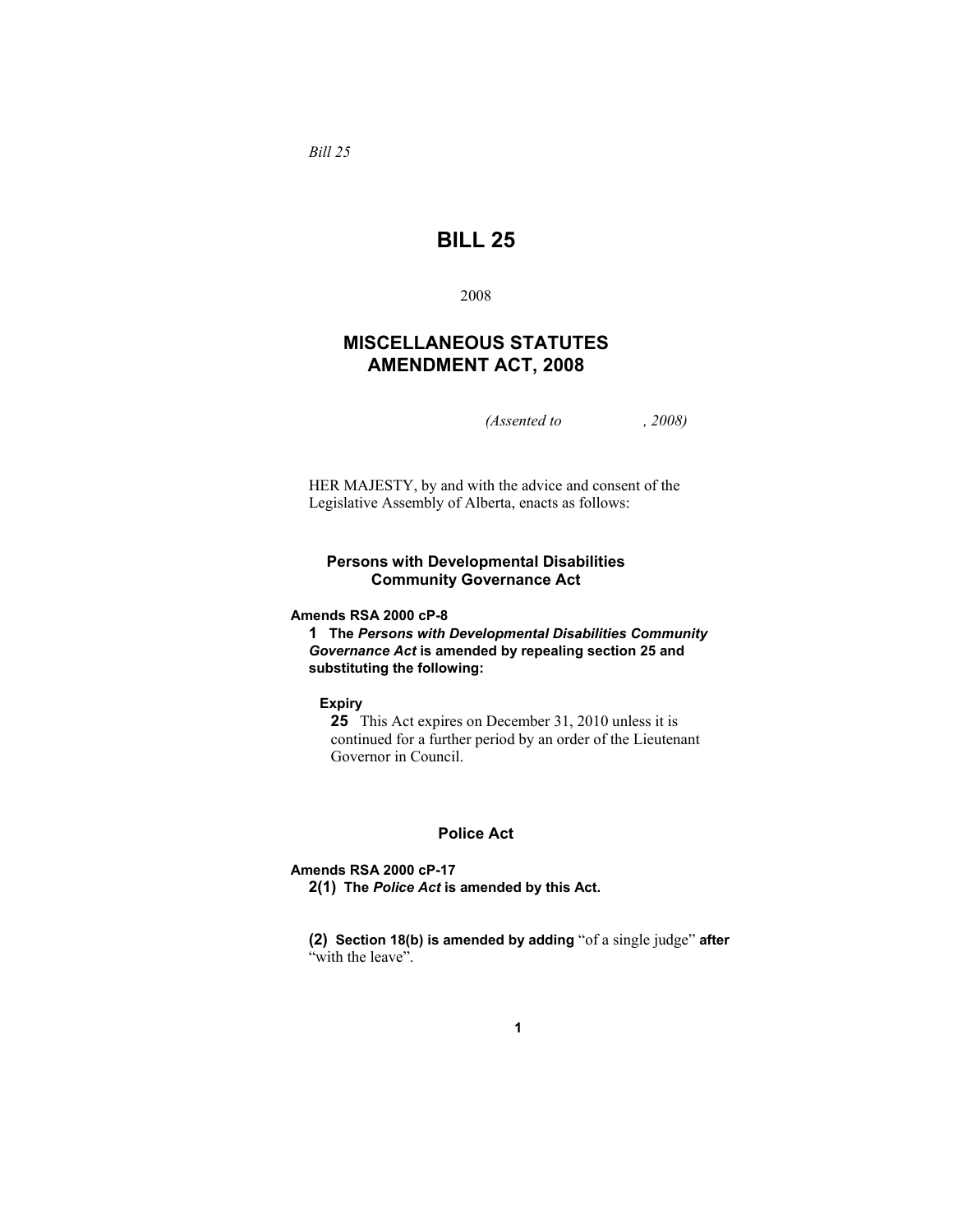**Explanatory Notes** 

#### **Persons with Developmental Disabilities Community Governance Act**

**1** Amends chapter P-8 of the Revised Statutes of Alberta 2000. Section 25 presently reads:

*25(1) Notwithstanding section 82 of the Financial Administration Act, this Act expires on March 31, 2004 unless it is continued for a further period by an order of the Lieutenant Governor in Council.* 

*(2) If this Act is continued for a further period by an order of the Lieutenant Governor in Council, section 82 of the* Financial Administration Act *applies to this Act.* 

#### **Police Act**

**2**(1) Amends chapter P-17 of the Revised Statutes of Alberta 2000.

(2) Section 18 presently reads:

*18 The decision of the Board in respect of a matter appealed to it under section 48 may,* 

**1** Explanatory Notes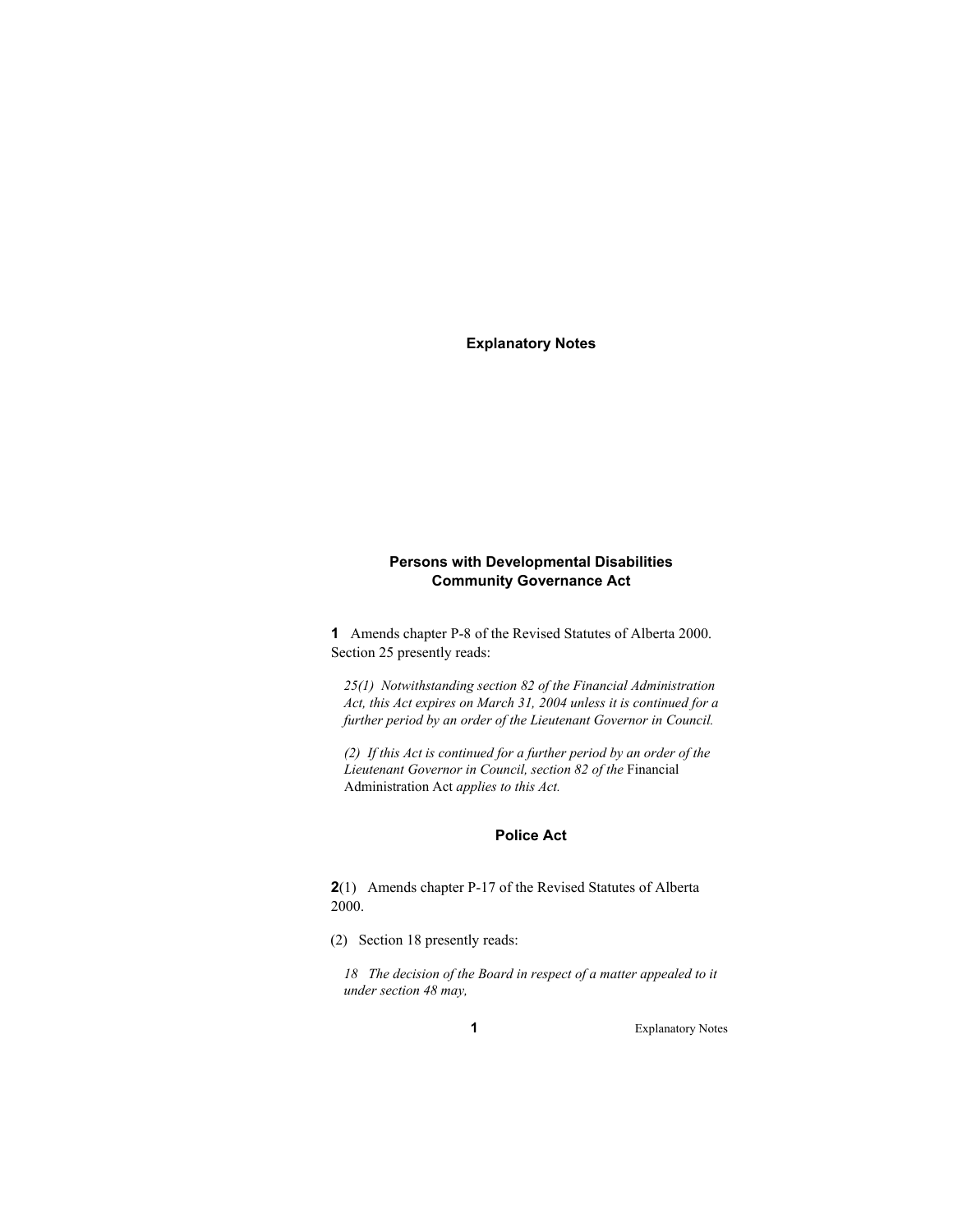- **(3)** Section 2 applies to
	- (a) applications for leave to appeal filed on or after the date this Act comes into force, and
	- (b) applications for leave to appeal filed but not heard before the coming into force of this Act.

#### **Premier's Council on the Status of Persons with Disabilities Act**

#### **Amends RSA 2000 cP-21**

**3 The** *Premier's Council on the Status of Persons with Disabilities Act* **is amended in section 8 by striking out**  "December 31, 2003" **and substituting** "December 31, 2009".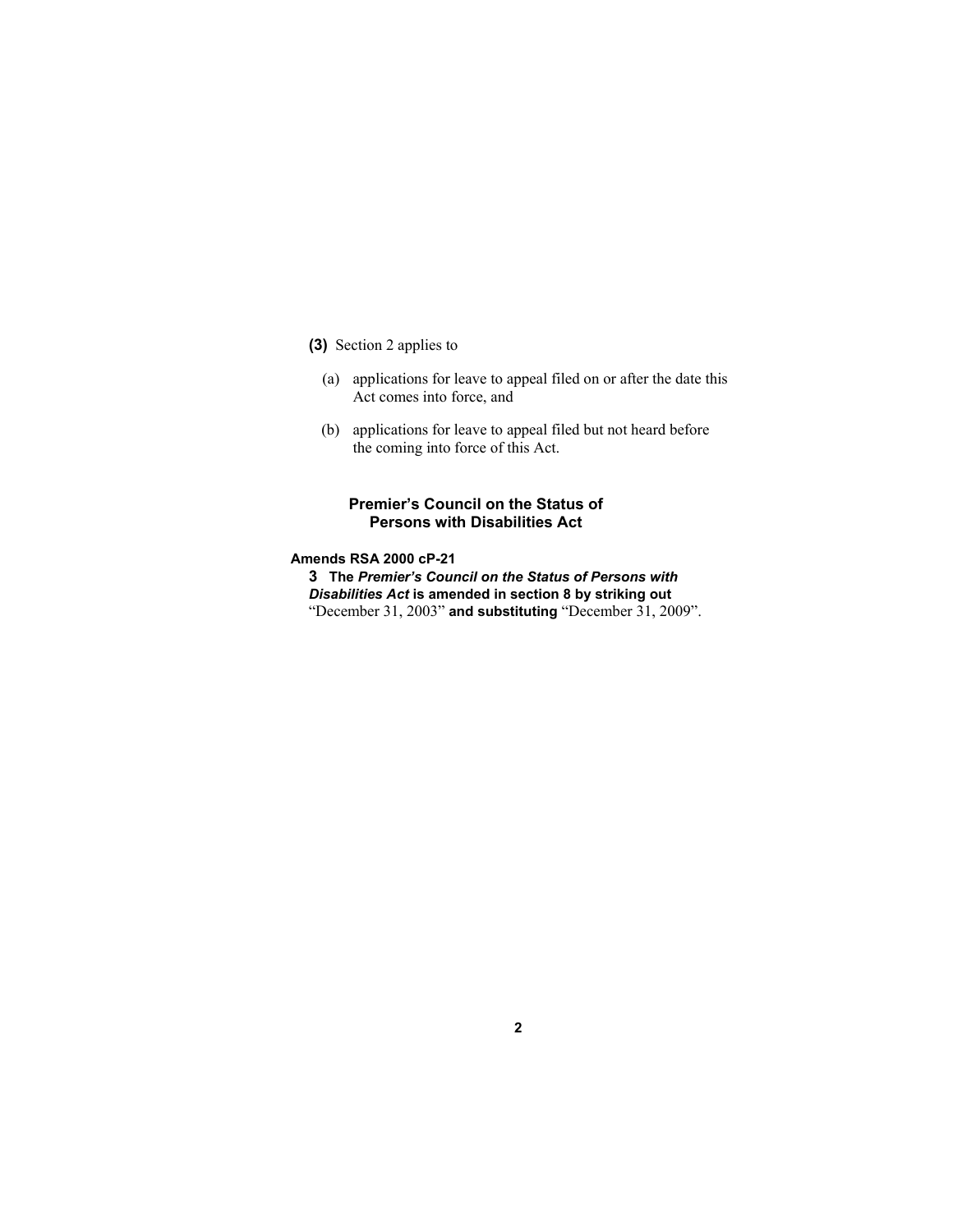- *(a) within 30 days from the day that the Board gives its decision, and*
- *(b) with the leave of the Court of Appeal,*

*be appealed to the Court of Appeal on a question of law.* 

(3) Transitional provision.

#### **Premier's Council on the Status of Persons with Disabilities Act**

**3** Amends chapter P-21 of the Revised Statutes of Alberta 2000. Section 8 presently reads:

*8 This Act expires on December 31, 2003 unless it is continued for a further period by an order of the Lieutenant Governor in Council.*